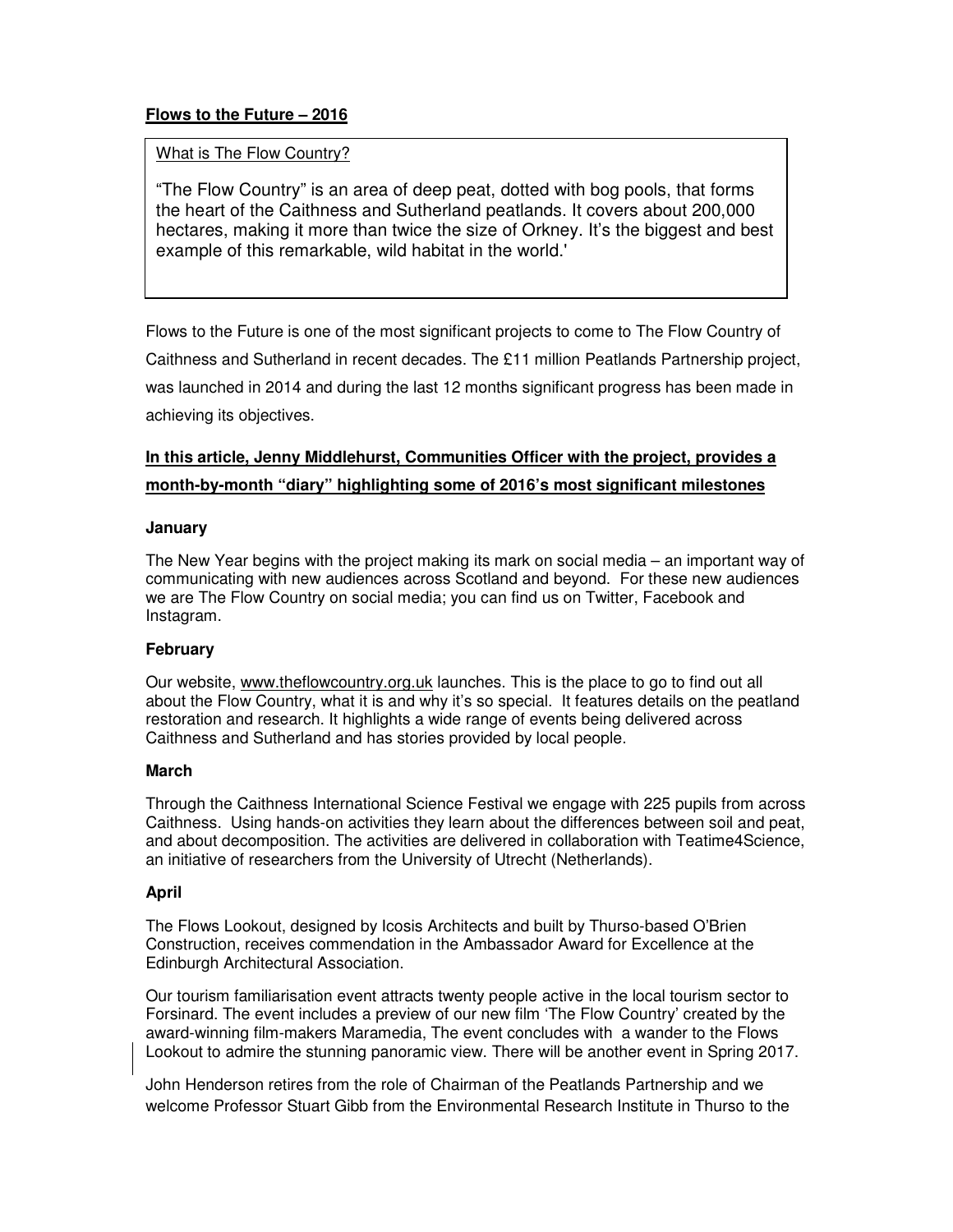role. "John has acted as Chair of the Peatland Partnership for 10 years and on behalf of all involved I would like to sincerely thank him for his outstanding service. It is an honour to be asked to take on this role, and I look forward to working with the expert and enthusiastic Partnership members in delivery of our current project goals and in exciting new ventures.

Jenny Middlehurst is appointed as our new Communities Officer. Jenny is working with organisations and community groups across the Flow Country to develop exciting projects and events. If you have ideas for events or your community group would like to be involved please get in touch.

#### **May**

The Highland Council Ranger Service delivers a series of walks as part of the Peatland Walks Week with more than forty people attending events across the area.

The Flow Country features in the BBC's "Highlands – Scotland's Wild Heart" series which has since gone on to be shown in England and Wales and across the world.

The Flows Lookout again receives a major accolade as one of eleven winners of the best current Scottish architecture award/ by the Royal Incorporation of Architects in Scotland. It is also commended in the Wood for Good / Forestry Commission Scotland category for best use of timber.

Pupils from Watten, Keiss, Kinlochbervie, Crossroads, and Lairg Primary Schools learn about the peatlands of the Flow Country at Forsinard and through outreach activities back at school.

#### **June**

Our new film 'The Flow Country', is premiered by the Screen Machine in Bettyhill. The film, created by the award winning company Maramedia (who produced the BBC "Highlands" series) highlights the natural and cultural heritage of the Flow Country, showcasing the importance of this area for both people and wildlife.

Pupils from Farr High and Tongue Primary who star in the film attend the screening along with members of the wider local community. Anna Magee, S1 student at Farr High says: "Being involved in this project has made me more aware of the beautiful Flow Country surrounding us and has made me appreciate where I live."

Six primary teachers from across Caithness and Sutherland attend a teacher gathering as part of the Career Long Professional Learning course "Outdoor Learning in the Flow Country".

Visitors to Caithness Horizons gain a first glimpse of our new 3D digital landscape model and carbon capture computer game.

#### **July**

Gearoid Murphy, our Advisory Officer, spends ten days at Plantlife's Munsary Peatlands with a survey team from the University of East London to monitor the recovery of a blanket bog following peatland restoration. Davie Black from Plantlife says: 'Building up long-term monitoring of how the bog responds to management and climate change is a big commitment, and Plantlife has been lucky to have peatland expert Richard Lindsay of the University of East London undertaking the detailed survey work every seven years. Even better is that this summer Richard was able to train up a team from Flows to the Future Project and the Environmental Research Institute, based in Thurso, so we now have a pool of locally based researchers who can carry out this important work.'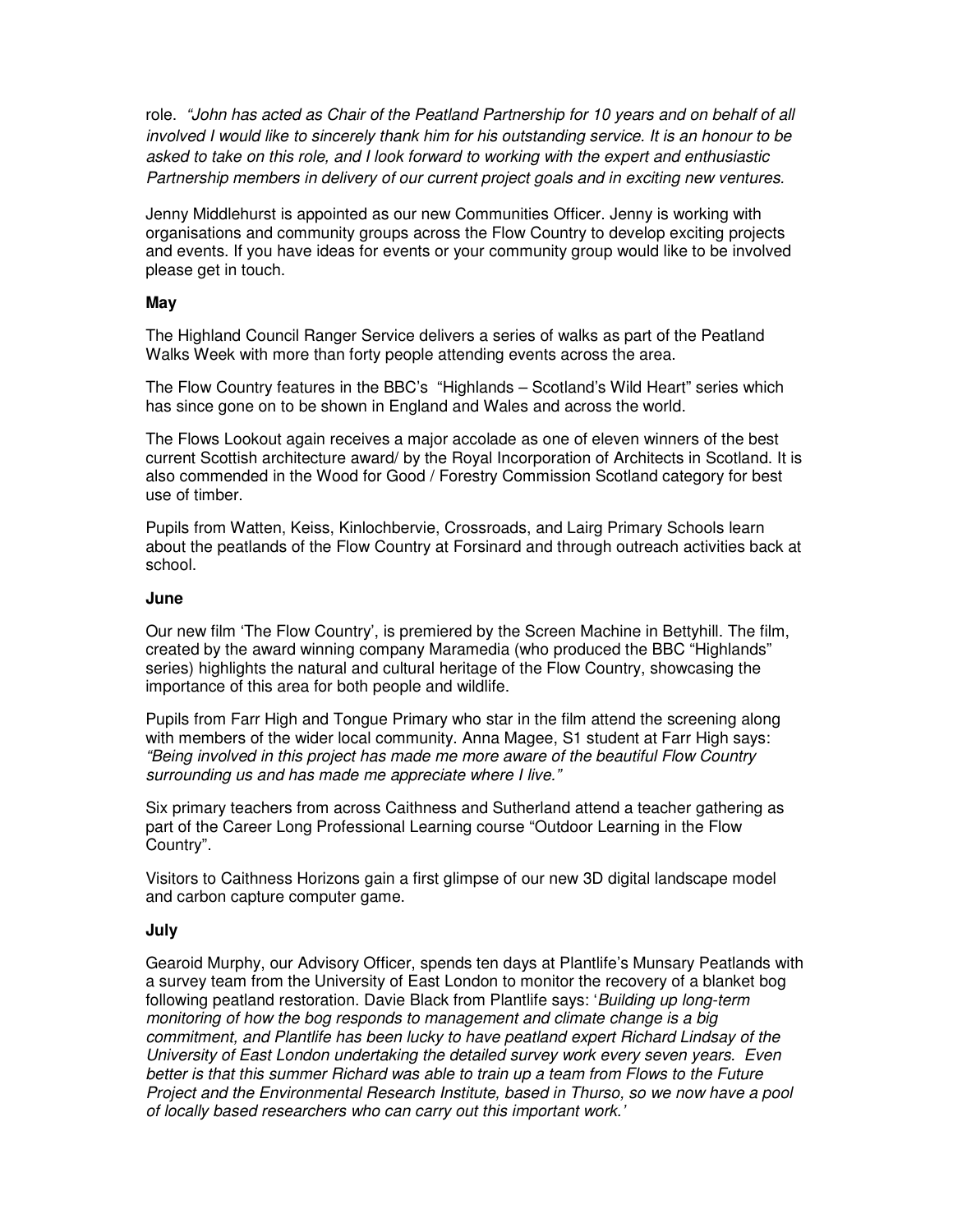## **August**

A series of events are delivered across Caithness to encourage people to explore the peatlands near them. These include a dragonfly and damselfly workshop in Reay and a "Discover Peatland" wildlife event at Newtonhill Croft near Wick.

Gearoid spends much of August out in the peatlands conducting habitat mapping on a upland estate in East Sutherland to inform the preparation of a Moorland Management Plan.

#### **September**

Fisheries are flavour of the month as we hold events celebrating the rivers and burns of The Flow Country. Firstly, with the Ulbster Arms and TUFF Fly Fishing we practice different casting techniques in Halkirk. Then, together with the West Sutherland Fisheries Trust and Highland Council Ranger Service we introduce the pupils of Scourie Primary School to their local burns.

Scottish Natural Heritage award Scotland's top environmental accolade to the recently expanded area of RSPB Scotland's Forsinard Flows nature reserve. The NNR designation has been extended by 3,960 hectares and now covers an area of 15,380 hectares.

The next phase of felling got under way with three harvesters and a forwarder on the Dyke Plantation working to clear plantation blocks west of the river Dyke. This work will continue until December following which they will continue on the east side of the river Dyke.

## **October**

A major event for the project: the Flows Field Centre is finished and to celebrate we hold an open day that welcomes over 180 local people to the newly constructed state-of-the-art building. Visitors explore the new laboratory, student and volunteer accommodation and working space. A range of activities is organised by project staff, the RPSB team at Forsinard Flows and ERI staff. Among the visitors is Highland Councillor George Farlow. He says: "It's great to see this amazing building coming to fruition. The large west facing windows fill it with light. It's an interesting layout inside too, a bit like the TARDIS - bigger on the inside that it is on the outside! It would be a lovely place to stay if you were working or studying in the Flow Country."

Our Dark Skies event returns for its second year and stargazers are rewarded with starry skies and a glimpse of the Northern Lights. Local astronomer Gordon Mackie says 'Caithness Astronomy Group members were delighted to have been invited to join the Flows to the Future team again in an astronomy themed evening at the wonderfully dark location of Forsinard. It was good to see the event in the new Field Centre well attended, and we look forward to visiting the area again in 2017 to support another stargazing session.'

A Boys Brigade group from Inverness is the first group to stay overnight in our new Field Centre. The weekend includes helping with important conservation work across the reserve, enjoying various outdoor activities and generally having fun in the peatlands.

#### **November**

Two young Scottish artists are appointed to explore and interpret The Flow Country, helping us to widen awareness and understanding of the peatlands. The artists will begin their residencies in Spring 2017 and will work with local organisations and communities to develop their work.